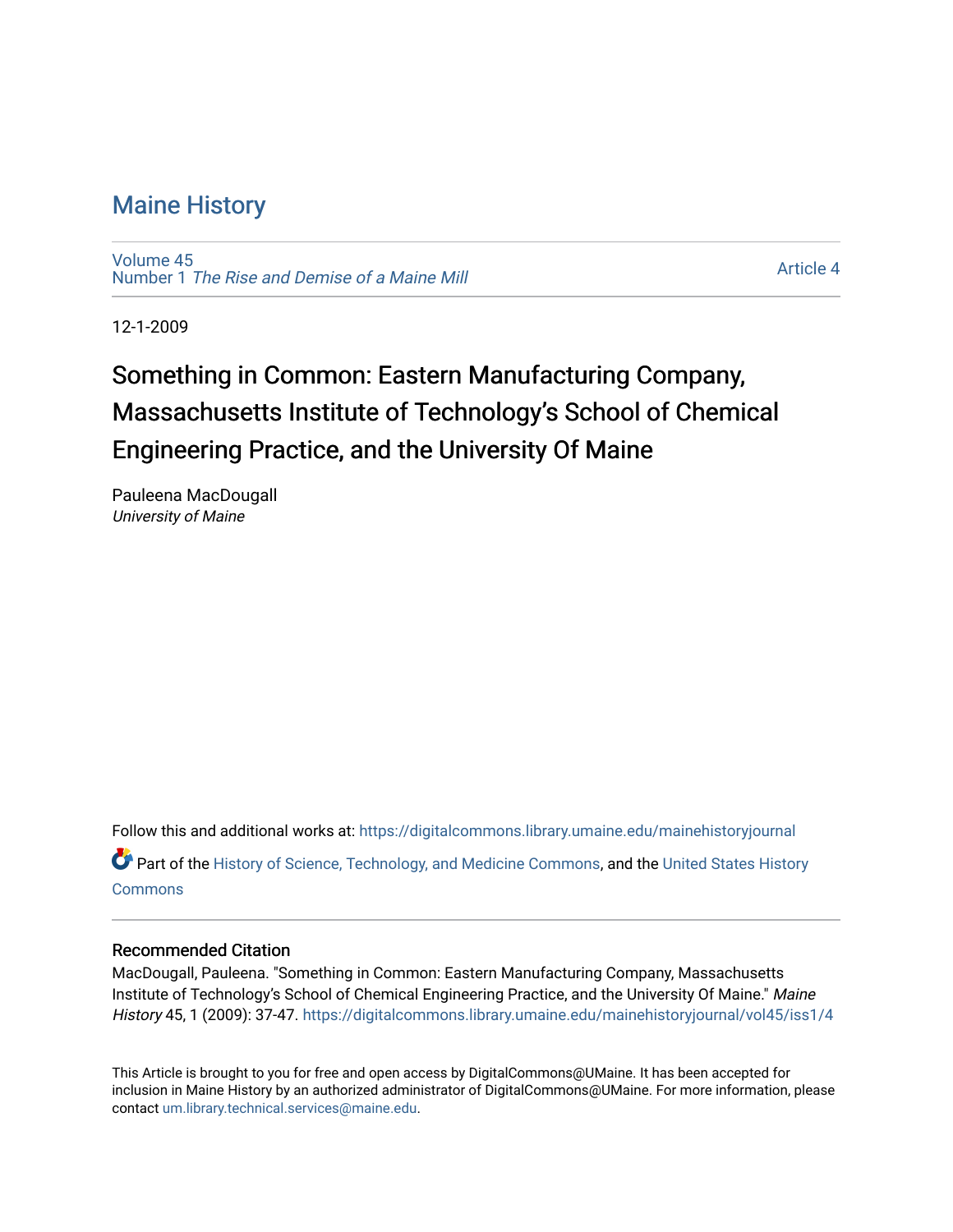## SOMETHING IN COMMON: EASTERN MANUFACTURING COMPANY, MASSACHUSETTS INSTITUTE OF TECHNOLOGY'S SCHOOL OF CHEMICAL ENGINEERING PRACTICE, AND THE UNIVERSITY OF MAINE

#### BY PAULEENA MACDOUGALL

*Part of Eastern Manufacturing Company's innovative history in the field of fine paper production was the development of a unique cooperative arrangement with Massachusetts Institute of Technology's Chemical Engineering Department, which was focused on the practical application of chemistry to industry. To further its goals, the MIT department formed Practice Schools that partnered with chemical-using industries across the nation to bring academic chemists and their students into manufacturing plants to solve practical problems in chemistry. Eastern Fine's pioneering role in this project was a model for the Chemical Engineering Department at the University of Maine.*

IN THE course of our oral history research with former employees of Eastern Manufacturing in Brewer, Maine, the Maine Folklife Center retrieved an extensive collection of architectural and mechanical drawings dating from 1 N THE course of our oral history research with former employees of Eastern Manufacturing in Brewer, Maine, the Maine Folklife Center retrieved an extensive collection of architectural and mechanical "MIT Lab." Curious, I asked Professor of Chemical Engineering Joe Genco at the University of Maine if he had heard of the MIT-Eastern Manufacturing connection, and he said, "Yes, of course. You should talk to Bill Ceckler, who used to be an instructor at the lab."1 Following his advice, we interviewed retired Chemical Engineering Professor William Ceckler, who related his experiences at the MIT Practice Schools connected to the Eastern Corporation in Brewer and to Bethlehem Steel in Lackawana, Pennsylvania. Ceckler went to MIT in the fall of 1951 as a graduate student and finished up in the summer of 1952. After working as a student in the Practice School, he then took a position as an instruc-

*Maine History 45:1 December 2009*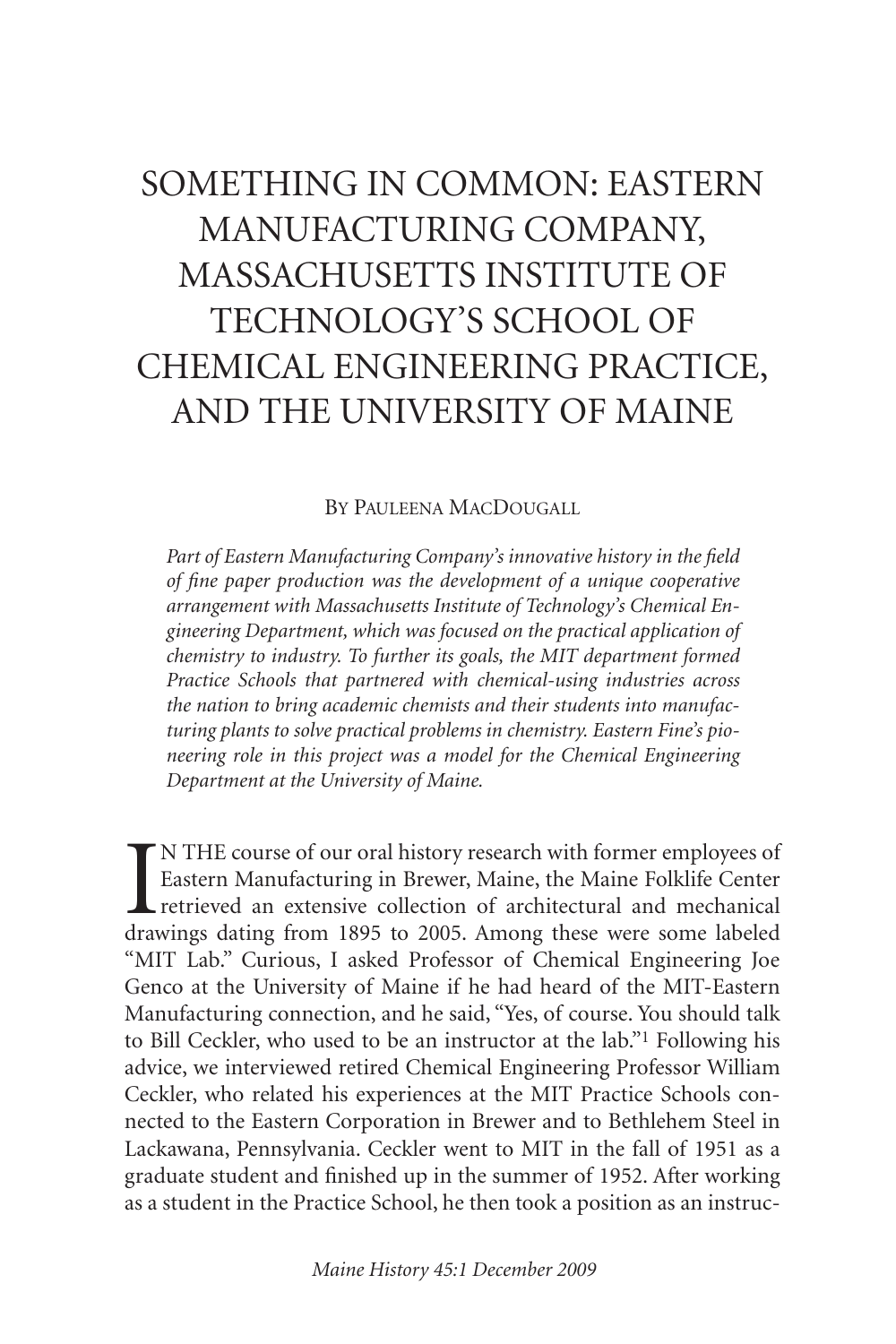

Eastern Fine Paper Corporation innovated in a variety of ways to maintain its edge in an extremely competitive market for fine papers. In one instance, it partnered with Massachusetts Institute of Technology's chemical engineers to provide work experience for their students, who carried out practical projects to improve production at the mill. The result was the School of Chemical Engineering Practice. Maine Folklife Center. Eastern Fine Paper Corporation innovated in a variety of ways to maintain its edge in an extremely competitive market for fine papers. In one instance, it partnered with Massachusetts Institute of Technology's chemical engineers to provide work experience for their students, who carried out practical projects to improve production at the mill. The result was the School of Chemical Engineering Practice. Maine Folklife Center.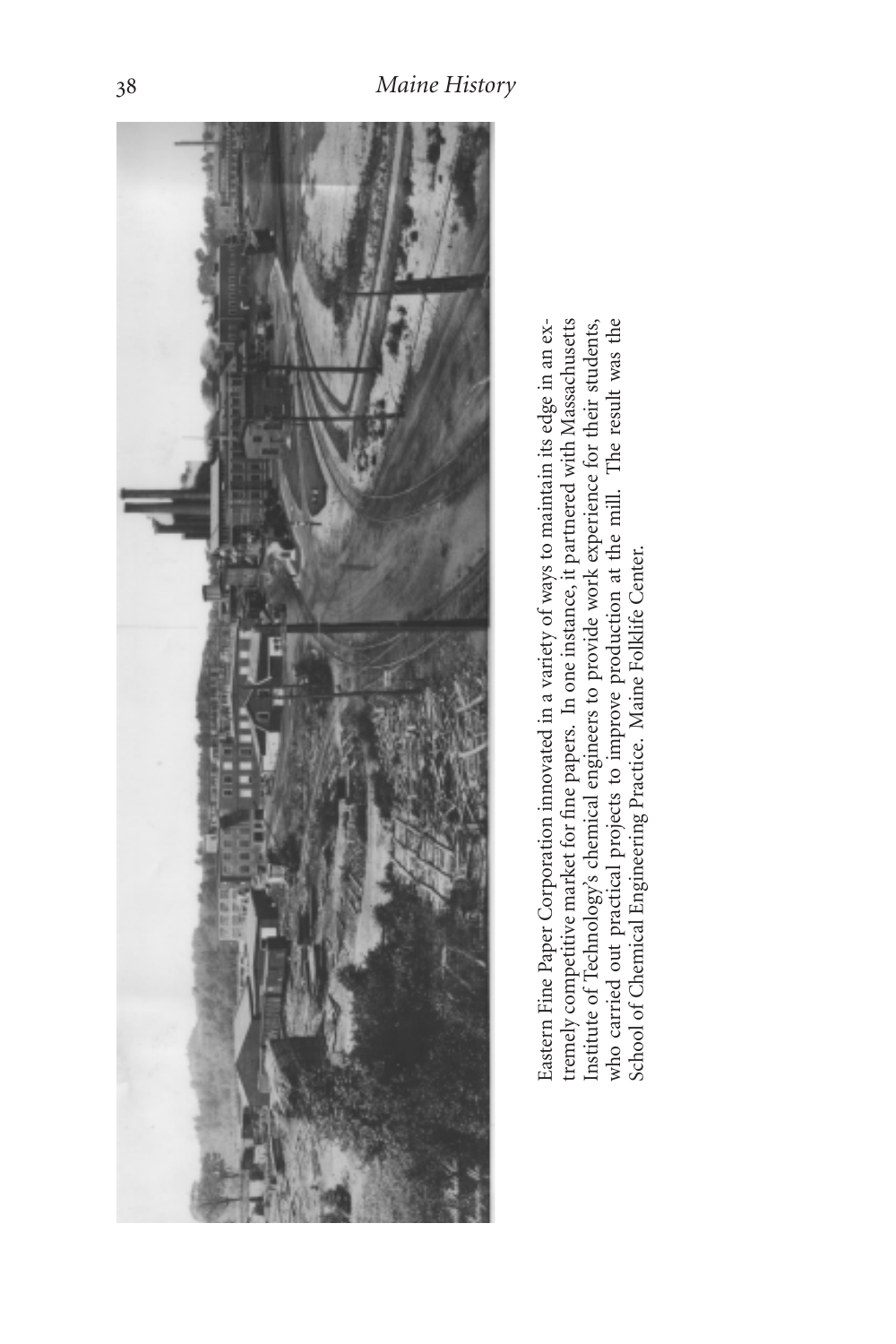tor in the program and remained through the fall and winter of 1952 and the fall and winter of 1953. He worked at Eastern for one session, but his main assignment was at Bethlehem Steel in Pennsylvania. Ceckler regards the MIT Practice School as an innovative and effective educational program — "the best technical program in the world. . . it really was tremendous."2 We also found some journal and newspaper articles relating to the laboratory. From these sources we unearthed a fascinating story relating local industrial history to the history of science and education.

At the turn of the twentieth century, the United States had several chemical industries, including pulp and paper, rayon, and steel. These industries relied heavily upon Germany for the chemicals they needed to make these goods. When World War I began, a blockade was placed on imported German goods. Industry leaders realized they needed a domestic pool of industrial chemists. As a result, they turned to the chemistry department of the Massachusetts Institute of Technology in Cambridge, Massachusetts for help. A partnership began that brought university-trained chemists into manufacturing facilities to study the chemical processes of pulp and paper, steel, and rayon making.

The partnership came to be called the School of Chemical Engineering Practice. One of the initial three sites for the practice school was Eastern Manufacturing in Brewer (working closely with The Penobscot Chemical Fibre Company of Old Town). The others included a Boston Practice School, which served the Merrimac Chemical Company, the Revere Sugar Refinery, and the Boston Rubber Shoe Company. The third was located in Buffalo, New York, and served the Lackawanna Steel Company and the Larkin Company. The products served by the practice schools were pulp, paper, caustic soda, chlorine, heavy acids, chemicals, sugar, rubber, iron, steel, gas, coke, soap, and glycerol.3

Although today chemical engineering is one of the four large engineering disciplines, together with civil, mechanical, and electrical, the discipline was in its infancy at the beginning of the twentieth century. Each of the four branches sought to separate themselves from their associated sciences and form their own professional groups. Chemistry had a limited tradition of industrial employment, a trend that continued until World War I. Chemists who worked in production — either as managers or as consultants and troubleshooters — were the forerunners of chemical engineers. However, most industrial chemists who conducted analysis of materials during manufacturing processes engaged in a daily grind of routine chemical testing. They were held in low regard and received little compensation for their work. Chemists made considerably less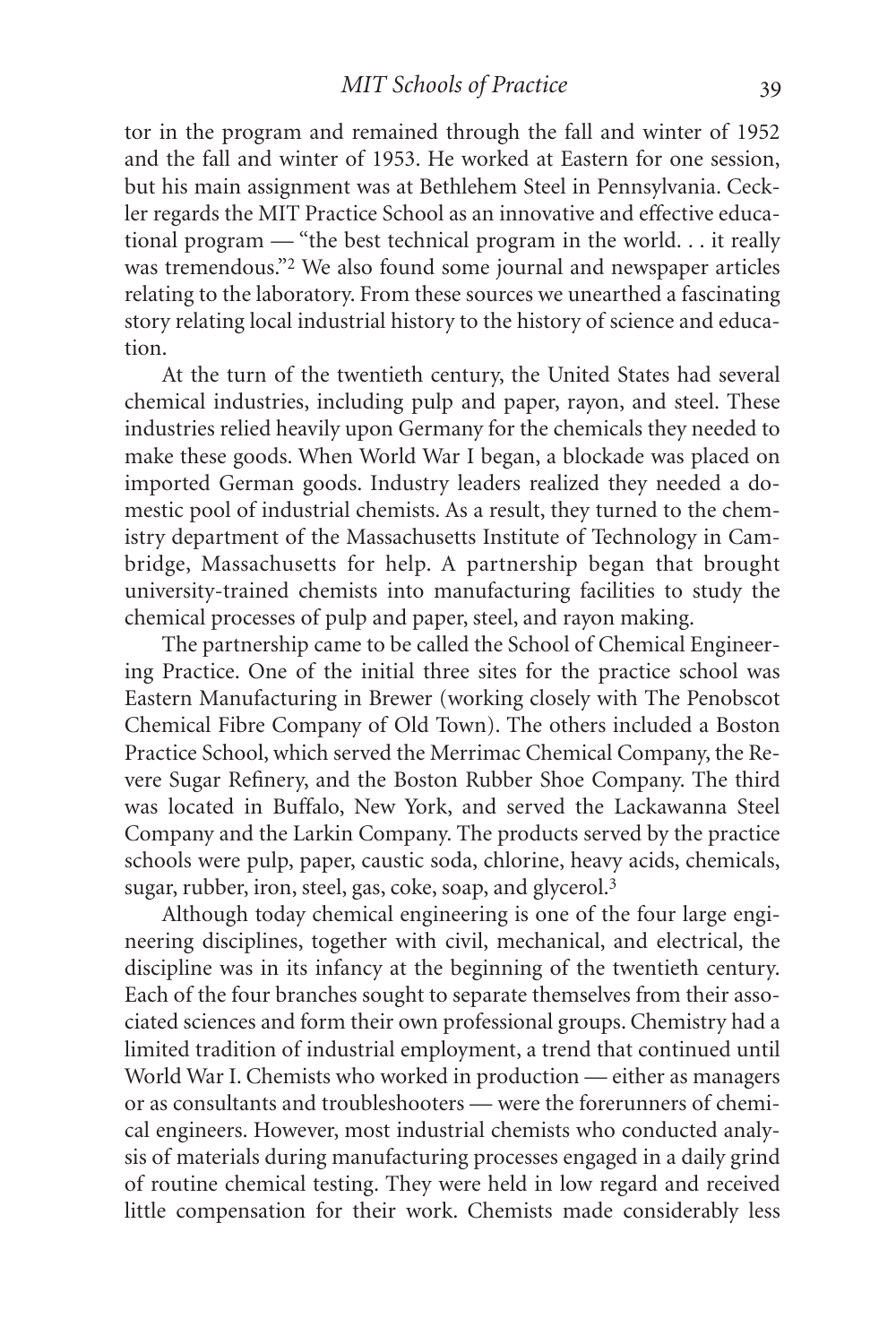#### *Maine History*

money than skilled artisans in industrial plants. Therefore industrial chemists wanted a new professional designation separating them from analytical chemists and placing them in managerial roles within industry. In 1907 and 1908, a number of industrial chemists met to discuss the formation of a new society of chemical engineers and established the American Institute of Chemical Engineers. In 1915, Professor Arthur D. Little of the Massachusetts Institute of Technology defined Chemical Engineering as a science, the basis of which is "unit operations that take place in an industrial scale" — that is, extracting, crystallizing, grinding, air drying, and so on. Once defined in this manner, the practices of chemical engineers naturally led to management positions in industry. Chemical Engineers embraced administrative skills and management in addition to chemistry. Some spoke of themselves as "chemical managers."4

Due to the growing demand for chemicals in American industry, between 1890 and 1930 the number of industrial research laboratories in America grew from four to over one thousand, and by 1921 the number of chemists employed in research in these institutions totaled more than 3,800, some four times the number of chemists teaching in American colleges and universities.<sup>5</sup> Meanwhile, the economic and social demands of World War I brought a surge in American industry, even while the Allied blockade of German shipping created shortages of essential chemicals such as industrial alcohol and gasoline. These shortages encouraged American chemists to develop new chemical processes.

Prior to the war, the United States industrial sector created more practical items and produced markedly fewer specialized products. For example, American producers made glass for bottles and windows, but not high-quality glass for lenses. Americans created large volumes of sulfuric acid, alkalis, and chlorine but imported most fine chemicals, such as synthetic dyes, aromatics, and organic reagents. American industry had not yet developed more technologically sophisticated processes.<sup>6</sup> The new demand for industrial chemists brought on by the blockade of Germany helped to spur the development of chemical engineering. Increasing numbers of chemists enrolled in chemical engineering programs, which led to better-paying jobs in industry.

MIT was an innovator in developing physical chemistry and creating the first chemical engineering program. After WWI, MIT chemical engineering professor Arthur Amos Noyes insisted upon physical chemistry in the curriculum in chemical engineering, and by 1902 a course in theoretical chemistry was made a requirement for students of chemical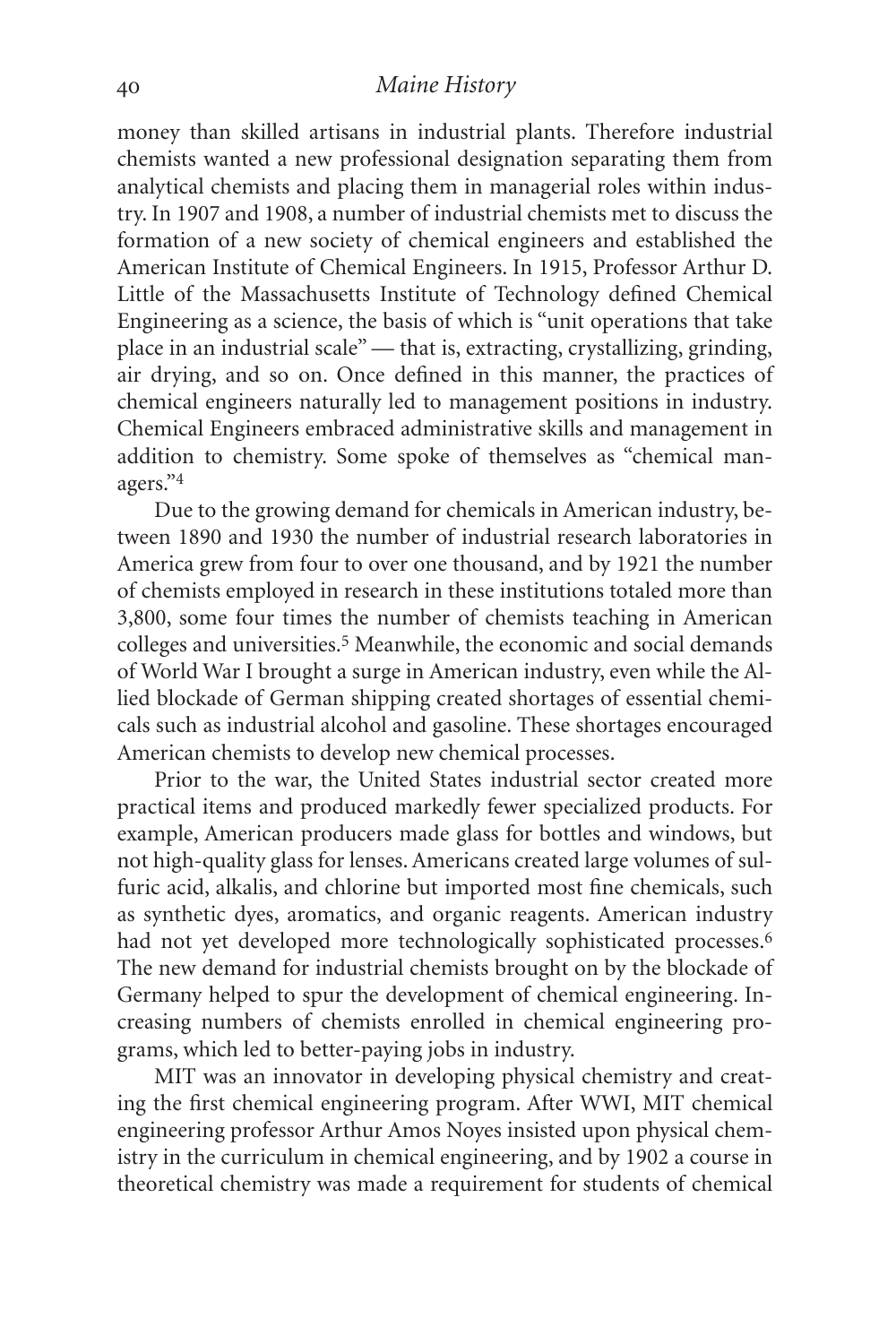engineering at MIT. William H. Walker, a chemical engineer with experience in business, preached the dignity of the engineer's calling and the necessity of specialized instruction in engineering practice and principles.7 Walker was instrumental in setting up industrial research laboratories to train his students.

#### **The School of Chemical Engineering Practice**.

MIT developed a network of industrial research laboratories in several industries, which became known as the Chemical Engineering Practice School. The school's design helped industry utilize contemporary scientific knowledge. It also served small companies that could not afford their own research laboratories. Each of the three laboratories employed a member of MIT's teaching staff, who was responsible for instructing students and conducting research helpful to the host company. In 1916 Walker, together with his younger colleague Warren K. Lewis, established the first School of Chemical Engineering Practice. Basically a cooperative extension program, the School sent faculty members and students from MIT to select industrial plants where they had, for part of the school year, the direct contact with production that Walker advocated. The program gave MIT's chemical engineers access to the costly facilities necessary to illustrate classroom instruction in unit operations. The School of Chemical Engineering Practice was a notable and widely emulated success. Between 1905 and 1909, the majority of MIT's undergraduates in chemistry took their degrees in basic chemistry. However, by 1920-1924, 419 chemical engineers graduated compared with only 52 chemists.8

The program at MIT developed under the auspices of three pioneers in American chemistry: Arthur D. Little, A.A. Noyce, and Warren K. Lewis. All three received advanced education in the famous high schools of the German industrial complexes, came back to the United States, and taught at MIT.9 There they discovered a need for a formal program in industrial chemistry focusing on the practical application to industry and accordingly formed a chemical engineering department in conjunction with the practice school. At the practice schools, students would develop and then apply the technical knowledge they received in the classroom. Little, Noyce, and Lewis established three separate programs at three different sites: Eastern Fine Paper in Brewer and Old Town; at Bethlehem Steel in Lackawanna, Pennsylvania; and Hercules Powder, formerly Hercules Chemical Company, in Parlin, New Jersey. The latter made cellulose acetate, chlorinated rubber products, nitric acid, and sul-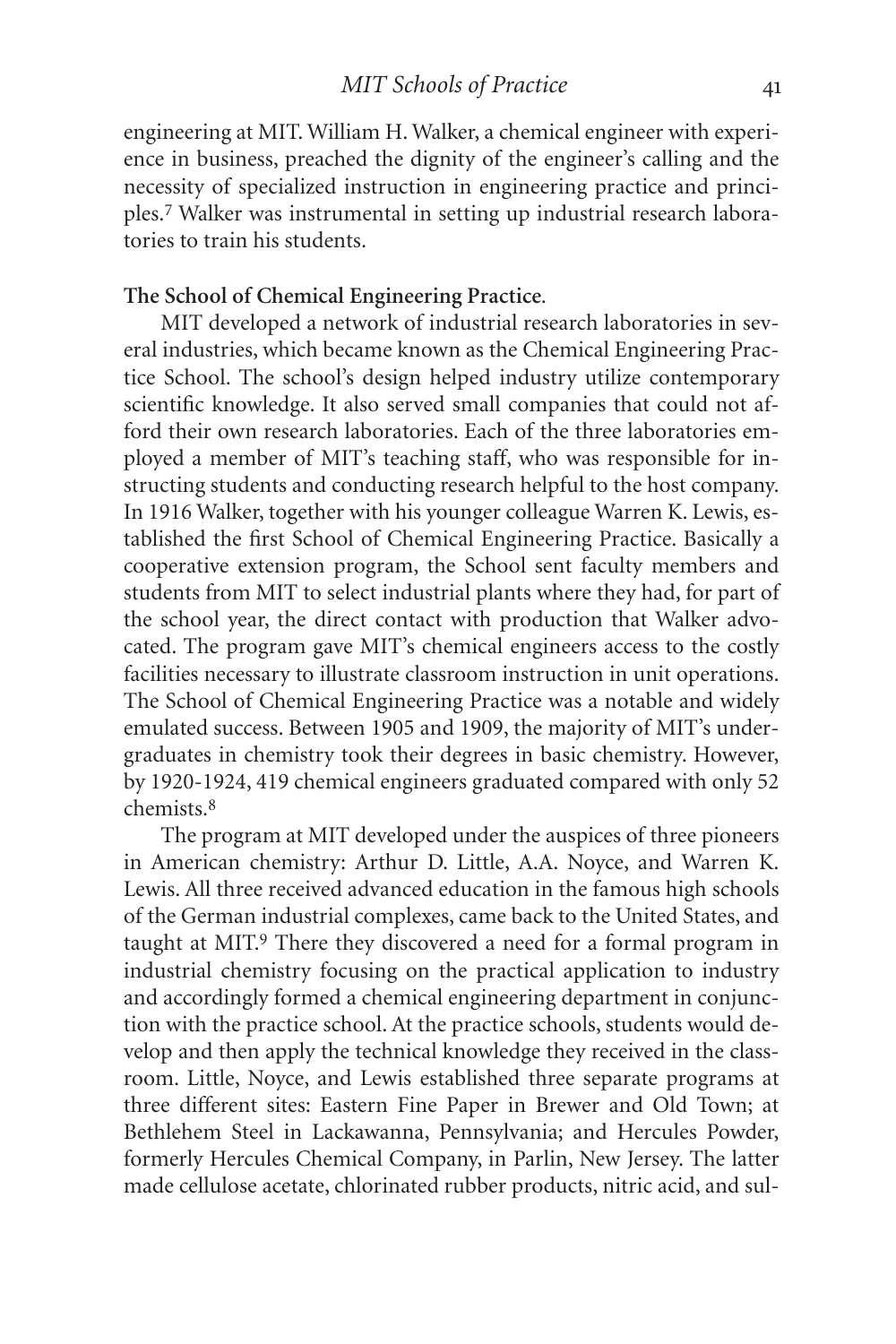

Chemical Engineering Professor William Ceckler remembers his days as an MIT student attending the Chemical Engineering Practice School at Eastern Fine. He later taught briefly for the school in another location. University of Maine Fogler Library Special Collections Department.

furic acid. At that time cellulose nitrate was used for gunpowder, ammunitions, and photographic film. MIT also had a practice school at Oak Ridge National Laboratory, where students spent an entire semester.

At the Eastern laboratory, students attended six weeks training at each location: Eastern Fine Paper in Brewer, and Old Town Chemical Fiber. Each plant's safety team provided a safety lecture as an introduction during the first week, and the director of the mill's testing lab helped design problems for the students. The practice school lab itself was separate from the lab where technicians tested pulp and paper samples, and it included a chemistry lab, an office, a library, a study area, and a machine shop. The program was not cooperative: students were not paid for their work but rather they paid tuition to join the program. The program maintained two staff persons: the director, who was an assistant professor in the department at MIT; and an assistant director, who was an instructor. The students' first week involved plant familiarization. They were given a set of questions and told to interview plant people, after which they prepared a detailed flow sheet of the plant. They then had to ink and letter the plan — a lengthy process in the pre-computer age.

Typically, this was followed by two one-week projects with students working in groups of three or four. When Ceckler attended as a student, Eastern had recently installed an ammonia-base sulfate cooking liquor process, which necessitated the efficient recovery of ammonia. The stu-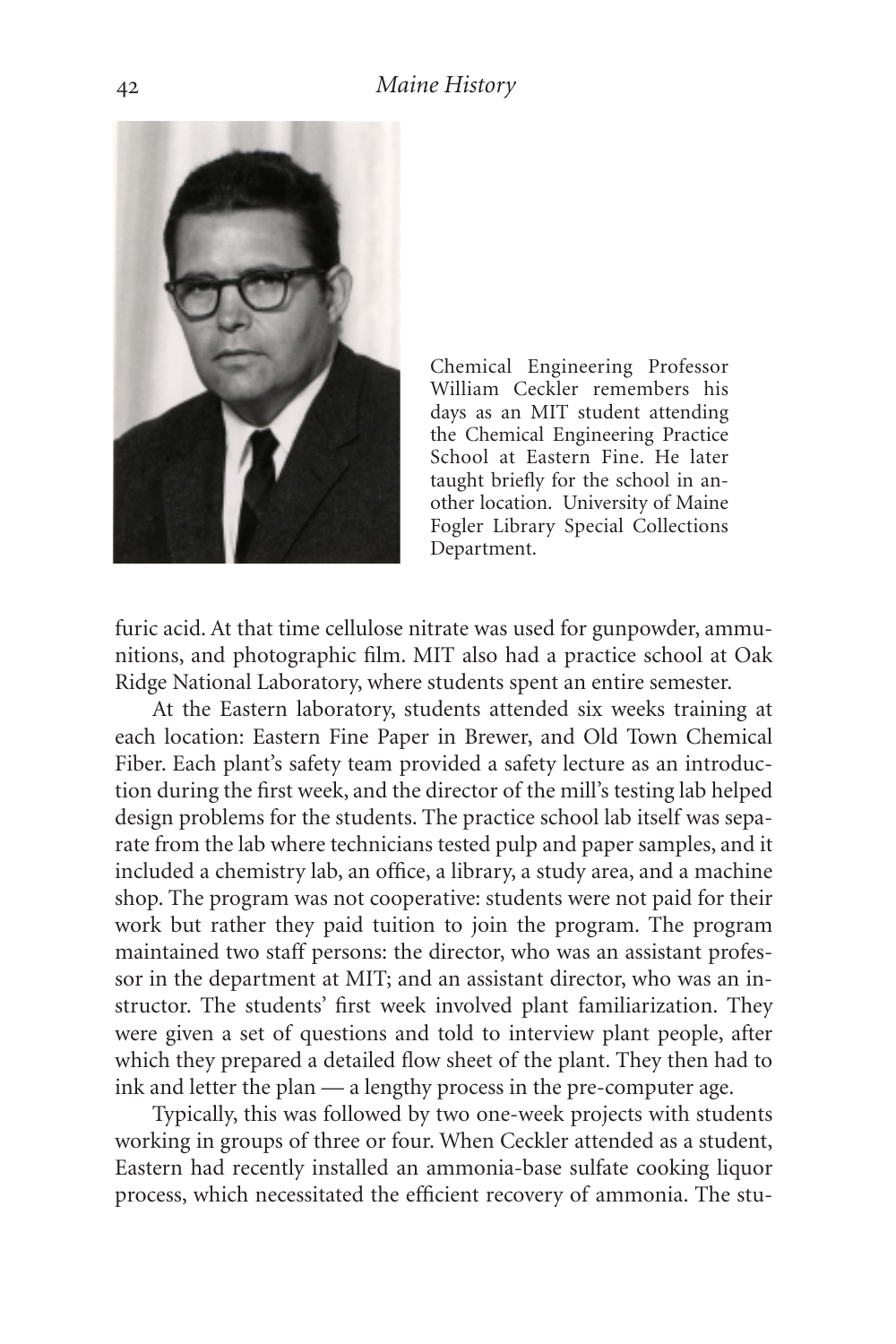

Students in the Practice School, usually seniors or graduate students, were given a practical problem worked out by the school's directors in consultation with the plant's engineers. As this mill flowsheet suggests, the problems could be complex and difficult, but in the main they benefitted both the students and the mill operators. Fogler Library Special Collections Department.

dents measured the flow velocity and the concentration of various chemicals in the blow-out stacks from the pulp digesters and wrote a report. The projects were one week long, assigned on Monday. Students had to devise a plan by Tuesday, then prepare a report on what they did; the report was usually due Friday morning. On Friday afternoon, they delivered a ten-minute presentation about the project, and the people in the plant who were involved with the particular process would attend.

Although the participants were either graduate students or seniors, they usually had to rewrite their reports several times. In the day of the typewriter, re-writing was no easy task, and by the time students reached the third station in this program, they were well motivated to make their first draft a finished, final copy. Although rigorous, the training advanced students' skills in both chemical engineering and in their ability to communicate, giving them a clear advantage over students in a typical technical undergraduate program.

The director and the assistant director, in consultation with the tech-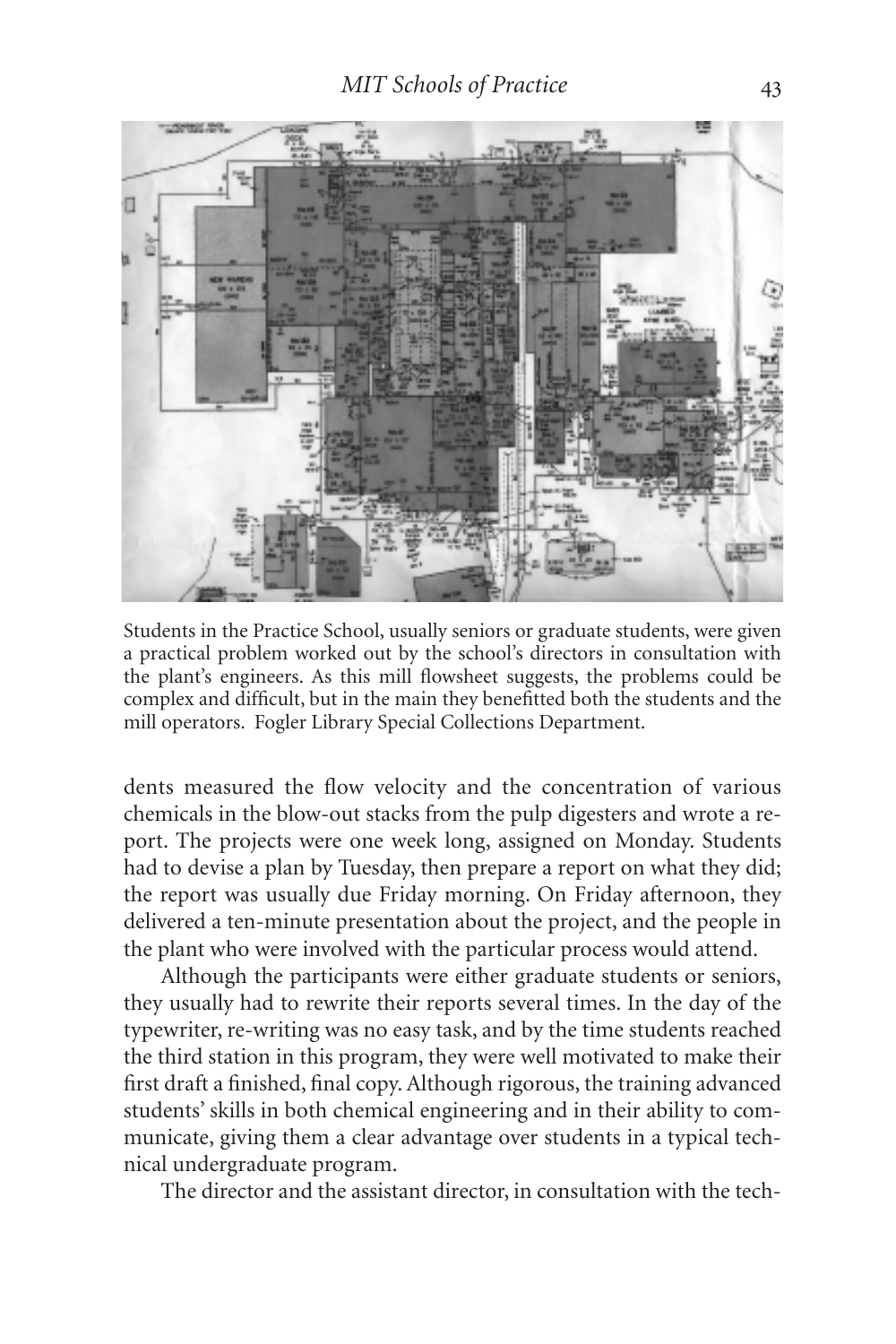

Paper-making is a chemical-intensive process, and MIT students learned a great deal from their practical experience in the mills at Brewer and Old Town. A side benefit was their annual overnight hike to the top of Katahdin. Maine Folklife Center.

nical people in the plant, chose the problems for students to solve. Ceckler thought that the companies received an even deal. The problems varied in difficulty and relevance to the plant's operation, but the plant management and workers liked the program, and the students had full run of the mill. They were asked to wear hard hats and safety glasses, but they were allowed to snoop around the whole plant in order to construct their flow sheets and work on their assignments.

Ceckler explained that the practice school always featured at least three visits by senior faculty. Professor Lewis, the founder of the MIT Practice School, visited Eastern Corporation's school when Ceckler was a student. His visit added to the students' perception of the intellectual exercise; he challenged everyone, constantly interacting with students through a dialogue of questions and answers. Ceckler found this a highlight of his experience as a student there.

Irene Mossbacker, a World War II widow from Bangor, ran a boarding house on Forest Avenue for the MIT students. She was able to accommodate about fifteen students, although some had to share beds. Mossbacker also retyped reports for students and put them on a mimeo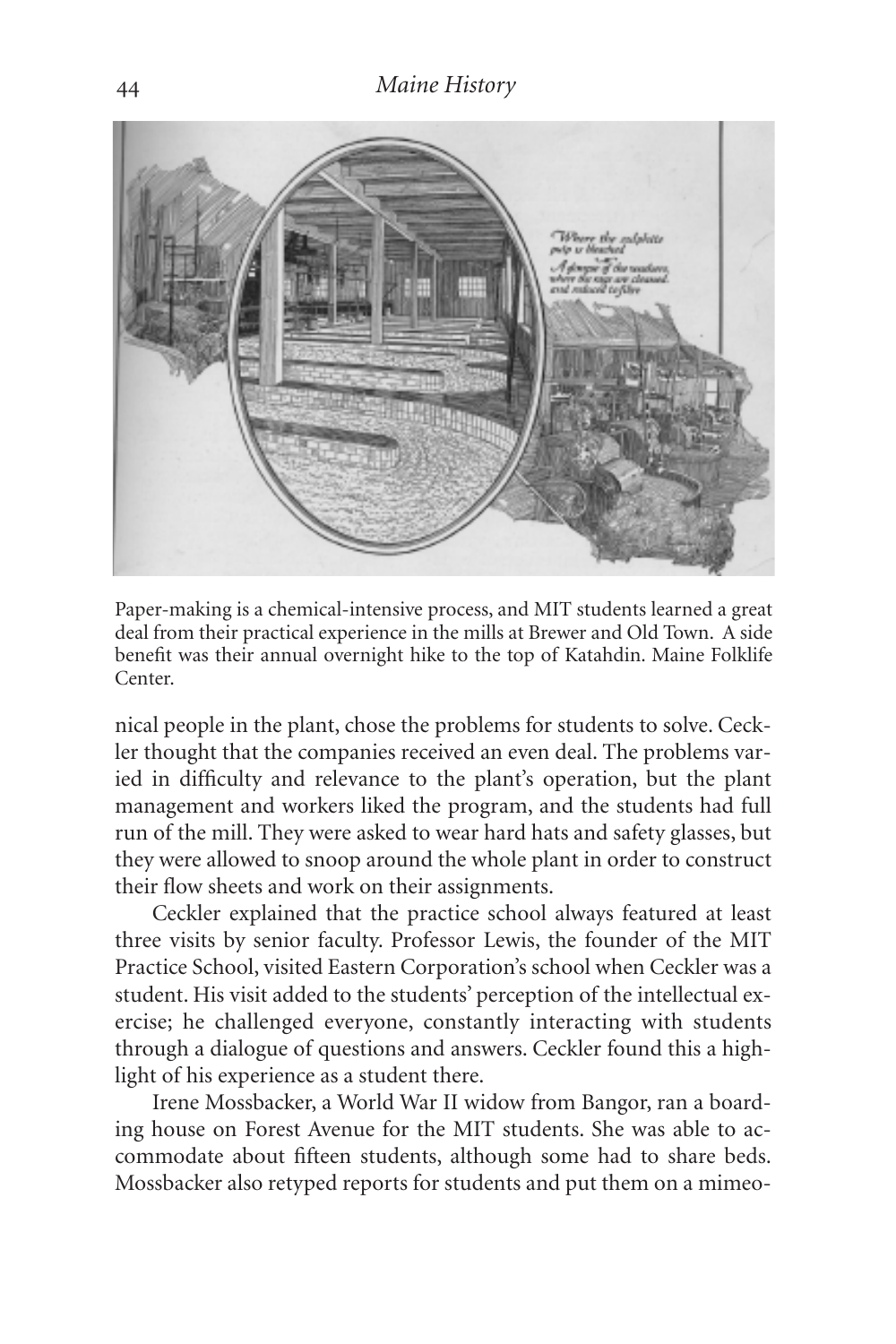graph and copied them in final form. The Chemical Engineering Department in Cambridge keeps those reports. One tradition at the Eastern Corporation school was a climb up Mt. Katahdin with makeshift sleeping bags fashioned bags out of used paper-machine felts. Every group of students climbed the mountain — one even tried it in the winter! Back in those days the students didn't have sleeping bags or camping equipment, so they fashioned bags out of used paper-machine felts. International students made up a third of this student body, and it was quite an experience for them to climb the Chimney, cross the Knife Edge, and scramble back down to the base carrying all their gear. According to Ceckler, many students still remember the Katahdin trips as part of the Eastern Corporation experience.

Each of the mills — Eastern, Old Town, and Penobscot Chemical Fiber — had electro-chemical plants. They had their own turbines and generators, and they generated their own chlorine and caustic materials. They also absorbed the chlorine back into caustic, forming sodium hyper-chloride, which was then used for bleaching. They had their own sulfur burners, and Old Town had recovery furnaces. In the 1950s Eastern developed a way of making pulp from mixed hardwoods using an ammonia base, becoming the first US company to perfect the process. They also made rayon pulp, producing this early synthetic fiber for the DuPont Corporation, the primary manufacturer of rayon. These processes provided a substantial number of problems for students to solve.

At the end of the program, students spent an additional three weeks at the institute doing a large design project. For example, a student would have to design an ethanol plant in substantial detail. This process had a competitive element as well, as two or three groups would work on different projects. The experiences students gained at the MIT Practice Schools prepared them for the best jobs in the industry. They became senior executives of chemical process companies around the world, as the program expanded internationally. Although Eastern Corporation has closed, it was among the pioneer industrial companies providing training for chemical engineers.

After completing his program at MIT's Practice School at the Eastern Corporation, Ceckler returned to MIT, finished the experimental work on his thesis, and went to direct the practice school at Bethlehem Steel in Lackawanna. He later worked for the steel industry for a number of years and then, always having wanted to teach, applied for a job at the University of Maine.

The University of Maine began to build its first chemical laboratory,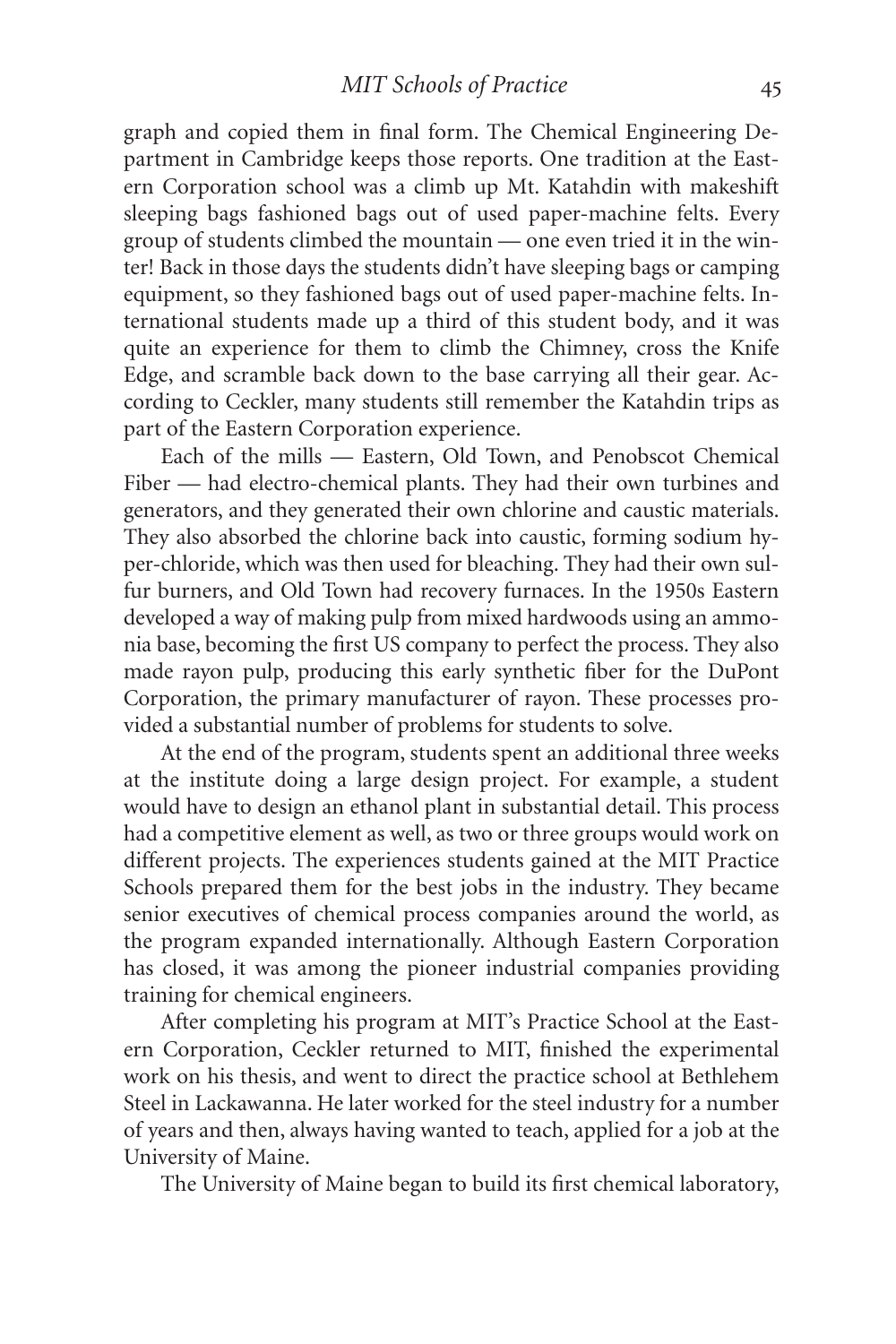known as Chemical Hall, in 1867. Students conducted much of the work, including making the bricks for the building, but it was not until 1871 that the University hired faculty to teach chemistry.10 In 1913, Ralph McKee offered two courses in pulp and paper technology. In the 1940s, Lyle Jenness, a professor in the chemistry department, and Edward Allen Whitney, a trustee of the University from 1948 to 1956 who incidentally was a practice school director, proposed a separate chemical engineering department at the University of Maine. Industry supported the faculty and students through the Pulp and Paper Foundation, which was established in 1950.11

According to Ceckler, every teacher who went through the practice school tried to incorporate similar ideas into their methods. Ceckler took his University of Maine students to Old Town when the flat dryer was first installed, and they measured dryer efficiency. They also did some bleaching problems and foaming problems. The University of Maine department has followed in the tradition of doing experiments for the paper industry, using a small-scale paper machine in the pilot plant and helping to create value for companies in the state. In earlier years about seventy-five percent of the graduating seniors went to work for pulp and paper companies, many of them within Maine.

At the end of the interview with Bill Ceckler, I showed him a photograph from the *Bangor Daily News* taken on March 10, 1952. It accompanied an article about the MIT graduate students. The journalist had spelled Bill's name "Ceckla," reflecting the way his name would have been pronounced in Bangor. Ceckler recognized the other students in the picture: "Yes, Les Case, oh yes. Sully Santos, oh Sully was obsessed with Bar Harbor and Sully just wanted to get down to Bar Harbor as soon as he could. Yes, there's Irene Mossbacker's place."12

#### **NOTES**

1. Personal communication.

2. William Ceckler to Pauleena MacDougall, Tape-recorded Interview, May 10, 2007, Maine Folklife Center, University of Maine.

3. R.T. Haslam, "The School of Chemical Engineering Practice of the Massachusetts Institute of Technology," *The Journal of Industrial and Engineering Chemistry* 13 (May 1921): 465.

4. Terry S. Reynolds, "Defining Professional Boundaries: Chemical Engineering in the 20th Century," *Technology and Culture, Special Issue: Engineering in the Twentieth Century*, 27 (October 1986): 694-716.